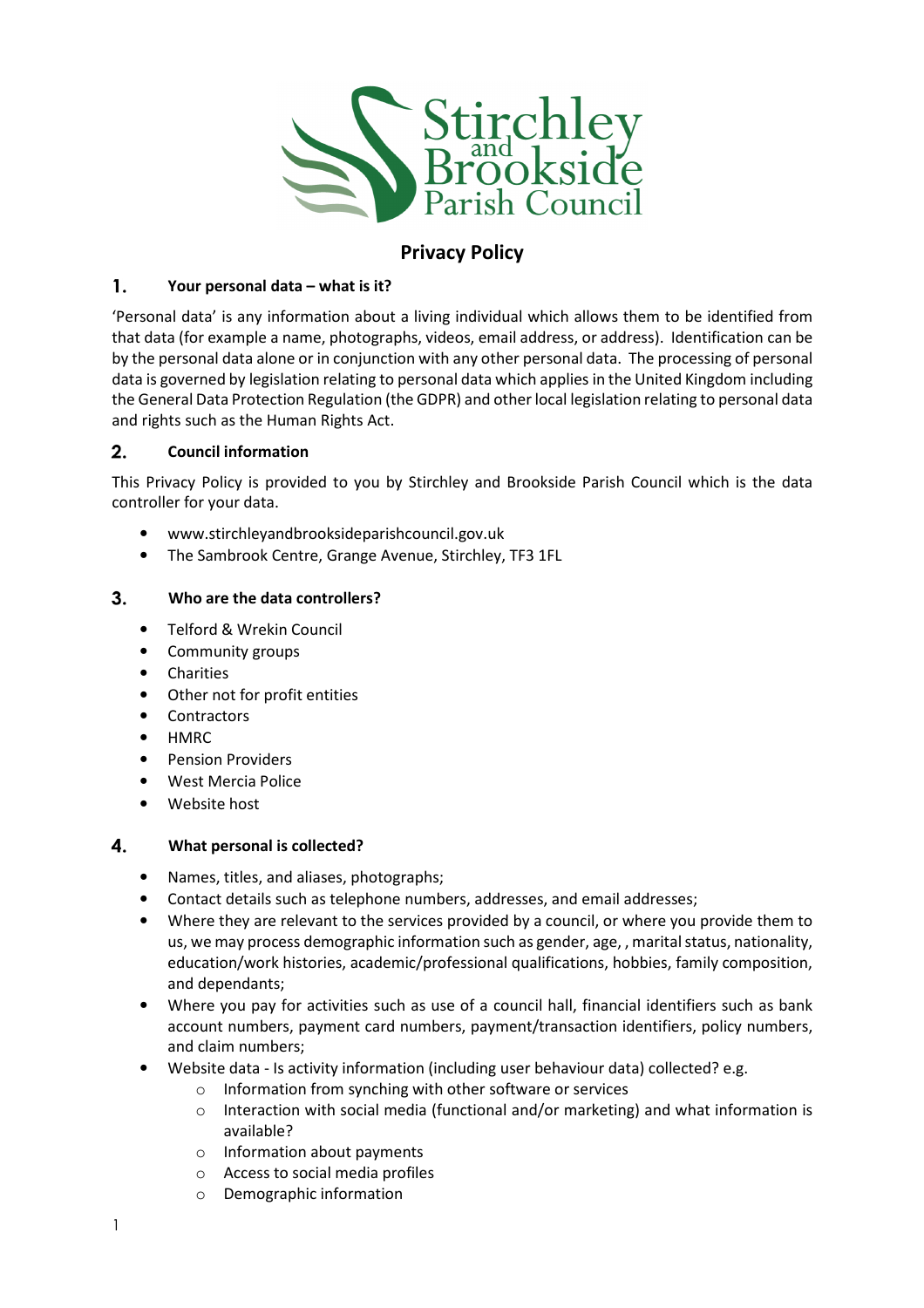- Information collected automatically from use of the service? e.g.
	- o Device information (nature of device and/ or identifiers)
	- o Log information (including IP address)
	- o Location information (how is location collected/inferred)
	- o Device sensor information
	- o Site visited before arriving
	- o Browser type and or OS
	- o Interaction with email messages
- Information from other sources? (identify the sources) e.g.
	- o Referral or recommendation programmes
	- o Publicly accessible sources
- Information from cookies or similar technologies (incl. in-app codes) (including whether session or persistent) e.g.
	- o Essential login/authentication or navigation
	- $\circ$  Functionality remember settings
	- o Performance & Analytics user behaviour
	- o Advertising/retargeting
	- o Any third party software served on users
	- o Other
- Nature of any outbound communications with website users
	- o Email
	- o Telephone (voice)
	- o Telephone (text)

# $5.$ The council will comply with data protection law. This says that the personal data we hold about you must be:

- Used lawfully, fairly and in a transparent way.
- Collected only for valid purposes that we have clearly explained to you and not used in any way that is incompatible with those purposes.
- Relevant to the purposes we have told you about and limited only to those purposes.
- Accurate and kept up to date.
- Kept only as long as necessary for the purposes we have told you about.
- Kept and destroyed securely including ensuring that appropriate technical and security measures are in place to protect your personal data to protect personal data from loss, misuse, unauthorised access and disclosure.

#### $\mathbf{6}$ . We use your personal data for some or all of the following purposes:

- To deliver public services including to understand your needs to provide the services that you request and to understand what we can do for you and inform you of other relevant services;
- To confirm your identity to provide some services;
- To contact you by post, email, telephone or using social media (e.g., Facebook, Twitter, WhatsApp);
- To help us to build up a picture of how we are performing;
- To prevent and detect fraud and corruption in the use of public funds and where necessary for the law enforcement functions;
- To enable us to meet all legal and statutory obligations and powers including any delegated functions;
- To carry out comprehensive safeguarding procedures (including due diligence and complaints handling) in accordance with best safeguarding practice from time to time with the aim of ensuring that all children and adults-at-risk are provided with safe environments and generally as necessary to protect individuals from harm or injury;
- To promote the interests of the council;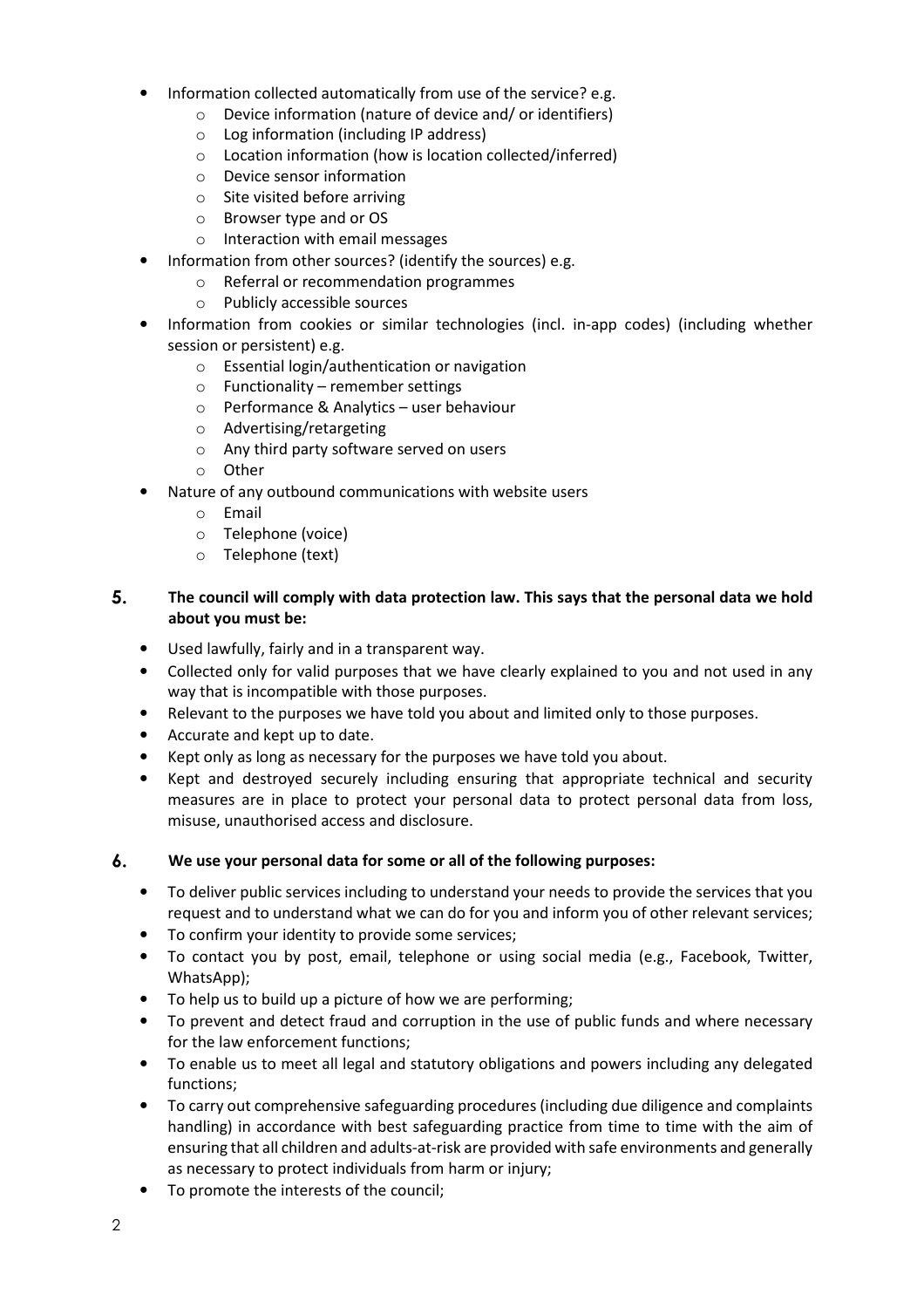- To maintain our own accounts and records;
- To seek your views, opinions or comments;
- To notify you of changes to our facilities, services, events and staff, councillors and role holders;
- To send you communications which you have requested and that may be of interest to you. These may include information about campaigns, appeals, other new projects or initiatives;
- To process relevant financial transactions including grants and payments for goods and services supplied to the council
- To allow the statistical analysis of data so we can plan the provision of services.

Our processing may also include the use of CCTV systems for the prevention and prosecution of crime.

# 7. What is the legal basis for processing your personal data?

The council is a public authority and has certain powers and duties. Most of your personal data is processed for compliance with a legal obligation which includes the discharge of the council's statutory functions and powers. Sometime when exercising these powers or duties it is necessary to process the personal data of residents or people using the council's services. We will always take into account your interests and rights. This Privacy Policy sets out your rights and the council's obligations to you in detail.

We may also process personal data if it is necessary for the performance of a contract with you, or to take steps to enter into a contract. An example of this would be processing your data in connection with the use of room hire, or the acceptance of an allotment garden tenancy.

Sometimes the use of your personal data requires your consent. We will first obtain your consent to that use.

#### 8. Sharing your personal data

The council will implement appropriate security measures to protect your personal data. This section of the Privacy Policy provides information about the third parties with whom the council will share your personal data. These third parties also have an obligation to put in place appropriate security measures and will be responsible to you directly for the manner in which they process and protect your personal data. It is likely that we will need to share your data with some or all of the following (but only where necessary):

- Our agents, suppliers and contractors. For example, we may ask a commercial provider to publish or distribute newsletters on our behalf, or to maintain our database software;
- On occasion, other local authorities or not for profit bodies with which we are carrying out joint ventures e.g. in relation to facilities or events for the community.

#### 9. How long do we keep your personal data?

We will keep some records permanently if we are legally required to do so. We may keep some other records for an extended period of time. For example, it is current best practice to keep financial records for a minimum period of 8 years to support HMRC audits or provide tax information. We may have legal obligations to retain some data in connection with our statutory obligations as a public authority. The council is permitted to retain data in order to defend or pursue claims. In some cases the law imposes a time limit for such claims (for example 3 years for personal injury claims or 6 years for contract claims). We will retain some personal data for this purpose as long as we believe it is necessary to be able to defend or pursue a claim. In general, we will endeavour to keep data only for as long as we need it. This means that we will delete it when it is no longer needed.

A copy of our records retention policy is available on our website, or can be requested from the Parish Office.